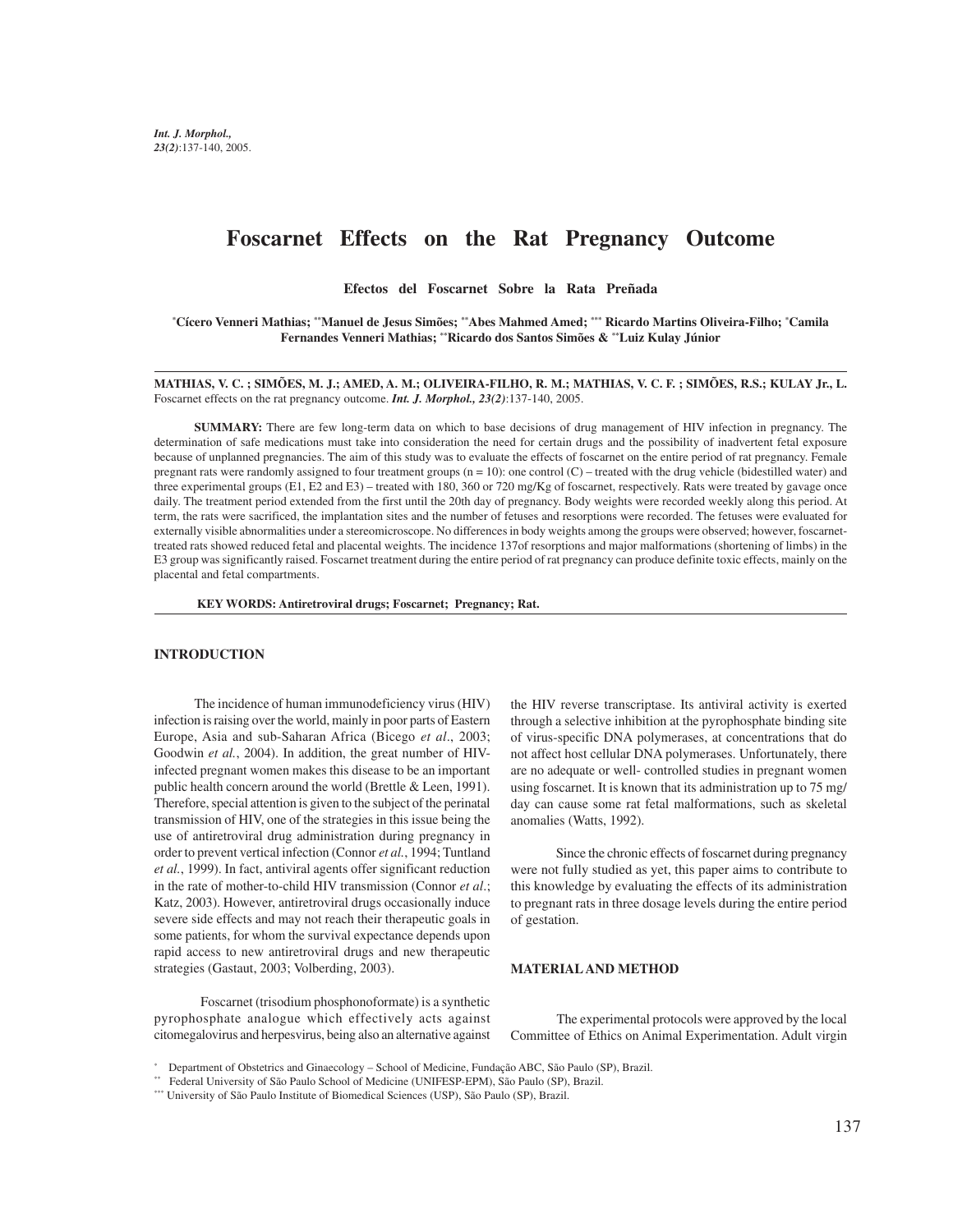female EPM-1 Wistar rats, weighing about 200 g, were selected after three regular consecutive estrous cycles and kept under specific pathogen-free conditions. The animals were allowed free access to a standard Purina® pelleted diet and water and were maintained at 19–22ºC, in a 12-h light/dark cycle (lights on at 7:00 a. m.). The rats were mated in the proportion of 2 females for one male, during 2 h. The day 'zero' of pregnancy was considered to be the first 24-h period after the mating by the finding of spermatozoa in vaginal smears (Hamilton & Wolfe, 1938).

 Forty pregnant rats were then randomly divided into four groups with ten rats each, one control (C) and three experimental drug-treatment groups (E1, E2 and E3). Control animals were given the drug vehicle (bidestilled water) from day 0 up to the 20th day of pregnancy. The experimental groups were given 180 mg/Kg  $(E1)$ , 360 mg/Kg  $(E2)$  or 720 mg/Kg (E3) per day of foscarnet, respectively, during the entire period of pregnancy. The drug (foscarnet trisodium salt, hexahydrated, Astra Laboratory) was purchased as a solution for intravenous administration containing 24 mg/ ml of foscarnet. Drug and vehicle administrations were done once a day (at 10:00h a.m.) by intraperitoneal route. Body weights were recorded on the «zero» and the 7th, 14th and 20th days of pregnancy.

 At term (20th day), the rats were killed by decapitation under deep anesthesia using 1 mg/Kg ketamin. Upon laparotomy and opening of the uterine horns, the following items were recorded: number of implantations and resorptions, number of placentae, placental and fetal weights, and number of intrauterine deaths. Fetal malformations were studied with a stereomicroscope.

 A resorption is herein defined as the finding of endometrial sites with an appended amorphous mass without a fetus. The number of implantations is defined as the results of the total number of placentae with fetuses plus the total number of resorptions.

 The results were analyzed by one-way analysis of variance (ANOVA) and the Tukey-Kramer's multiple comparisons test. A 2.01 version of GraphPad InStatTM software was used for this purpose. The differences were considered statistically significant when p<0.05. The Fisher's exact test was used for analysis of contingency tables.

# **RESULTS AND DISCUSSION**

 The weight of all females at mating averaged 213.57  $\pm$  12.05 g (mean  $\pm$  SD). Table I summarizes the rat body weight gain during the experiment. At term, the mean body weight of all animals averaged  $291.67 \pm 20.50$  g, and no significant differences were noticed among the groups (Fig. 1). The results of pregnancy outcome after treatments are seen in Table II. The mean fetal weight in the E3 group was significantly decreased regarding the other groups ( $p<0.001$ ). The placental weight was reduced in the group treated with the largest dose of foscarnet (group E3), and this coincided with a significantly increased number of foetal resorptions (Table II). In addition, there has been a significant number of foetal limb shortenings in that group.

 One aspect of concern during antiviral therapy with foscarnet is that, unfortunately, there are no adequate or wellcontrolled studies in pregnant women using foscarnet; moreover, there are reports of nephrotoxicity (36%) and liver damage (5%) in humans (Sjovall *et al*., 1988, 1989; Fanning *et al.*, 1990; Jayaweera, 1997). The administration of this drug up to 75 mg/day per day may cause some rat fetal malformations, such as skeletal anomalies (Watts).

Since no reports in the literature were found about the effects foscarnet on the body weight gain of pregnant rats, this aspect was examined in our animals. Table I and Fig. 1 show the body weight gain of rats during pregnancy throughout the experimental period. Similarly to what occurs in normal rats, it should be noticed that all groups reached their fastest weight gain in the last third of pregnancy, but no differences were detected with regard to the control group.

 The drug administration protocol used herein corresponded to a foetal exposition to foscarnet during the entire gestational period, comprising the phases of cell hyperplasia, hyperplasia/hypertrophy and hypertrophy (Winick, 1970).

 In the course of foscarnet use for the treatment of cytomegalovirus retinitis in patients with AIDS, Jacobson *et al*. (1989) and Lehoang *et al*. (1989) reported the occurrence of hypomagnesemia, hypocalemia, hypocalcemia and hypophosphatemia. Accordingly, Paspaliaris *et al.* (1993) showed that foscarnet inhibits vascular smooth muscle contraction by inhibiting calcium release from intracellular stores, and it seems that the foscarnet molecule binds preferentially magnesium ions (Noormohamed *et al*., 1996). The actions exerted by foscarnet at the mineral metabolism level could help to explain, at least in part, why pregnant rats treated during the entire period of gestation display deleterious effects, mainly at placental and foetal compartments. Accordingly, it is highly conceivable that the shortening of foetal limbs seen in the group E3 may relate to the interference of foscarnet with calcium ions.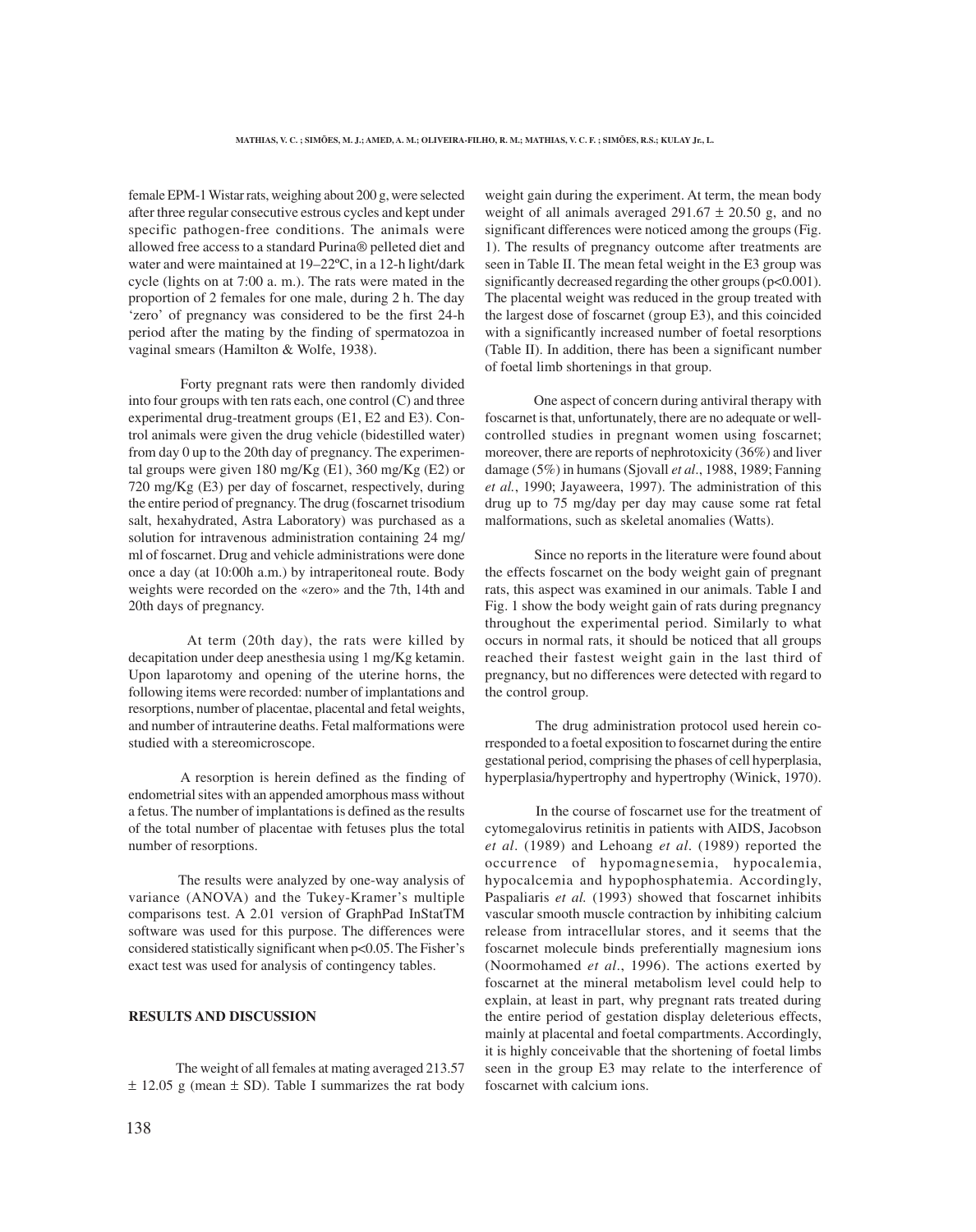|                      |                    | Groups                |                       |                       |  |  |
|----------------------|--------------------|-----------------------|-----------------------|-----------------------|--|--|
| Period of<br>Control |                    | Е,                    | Ε,                    | E٠                    |  |  |
| pregnancy            |                    | $(180 \text{ mg/Kg})$ | $(360 \text{ mg/Kg})$ | $(720 \text{ mg/Kg})$ |  |  |
| Initial              | $214.93 \pm 11.68$ | $220.10 \pm 12.23$    | $209.54 \pm 10.10$    | $209.72 \pm 17.97$    |  |  |
| 7th day              | $229.60 + 10.67$   | $237.68 + 16.01$      | $226.59 + 10.40$      | $223.00 \pm 19.84$    |  |  |
| $14th$ dy            | $258.62 \pm 11.42$ | $256.80 \pm 11.69$    | $253.71 \pm 12.56$    | $244.68 \pm 27.18$    |  |  |
| 20th day             | $303.08 \pm 23.45$ | $281.42 \pm 32.87$    | $298.53 \pm 20.43$    | $284.65 \pm 33.75$    |  |  |

Table I. Body weights of pregnant rats, control (C) or treated with foscarnet (E).

During the entire period of pregnancy the control rats received destilled water (1 ml); experimental rats (E1, E2 and E3) were treated with the indicated doses of foscarnet, once daily by gavage. Weights are expressed in grams (mean  $\pm$  SD). There are no statistical differences among the groups within the same gestational period.

Table II. Effects of foscarnet on the rat pregnancy outcome.

|                                   | Groups          |                       |                       |                       |  |
|-----------------------------------|-----------------|-----------------------|-----------------------|-----------------------|--|
|                                   | Control         | $E_1$                 | Ε,                    | $E_{\rm a}$           |  |
|                                   |                 | $(180 \text{ mg/Kg})$ | $(360 \text{ mg/Kg})$ | $(720 \text{ mg/Kg})$ |  |
| Implantations                     | $8.50 \pm 3.10$ | $6.20 \pm 3.60$       | $9.30 \pm 3.40$       | $10.60 \pm 2.40$      |  |
| Resorptions                       |                 |                       | $0.10 \pm 0.32$       | $0.90 \pm 1.10*$      |  |
| Living foetuses                   | $8.50 \pm 3.10$ | $6.20 \pm 3.60$       | $9.20 \pm 3.40$       | $8.70 \pm 2.40$       |  |
| Fetal weight $(g)$                | $4.10 \pm 0.60$ | $3.60 \pm 0.50$       | $3.70 \pm 0.40$       | $3.10 + 0.20*$        |  |
| Placental weight (g)              | $0.71 \pm 0.07$ | $0.74 \pm 0.06$       | $0.63 \pm 0.09$       | $0.60 \pm 0.08$       |  |
| Foetal malformations <sup>1</sup> | 0               | $0.10 \pm 0.32$       | 0                     | $0.60 \pm 0.08*$      |  |

During the entire period of pregnancy control rats received destilled water (1 ml); experimental rats (E1, E2 and E3) were treated with the indicated doses of foscarnet, once daily by gavage. Weights are expressed in grams (mean  $\pm$  SD). 1Limb shortening. \*p<0.001 with regard to the others groups; \*p<0.05 with regard to C and E1.



Fig. 1. Evolution of body weight gain during pregnancy in rats, control (C) or treated during the entire period of pregnancy with foscarnet (E1 = 180 mg/Kg; E2 = 360 mg/Kg; E3 = 720 mg/Kg once a day, by gavage). Values are mean  $\pm$  SEM (n = 10 for every group) of percentual increments with regard to the initial weight (pregnancy day zero). No significant differences were detected among the groups.